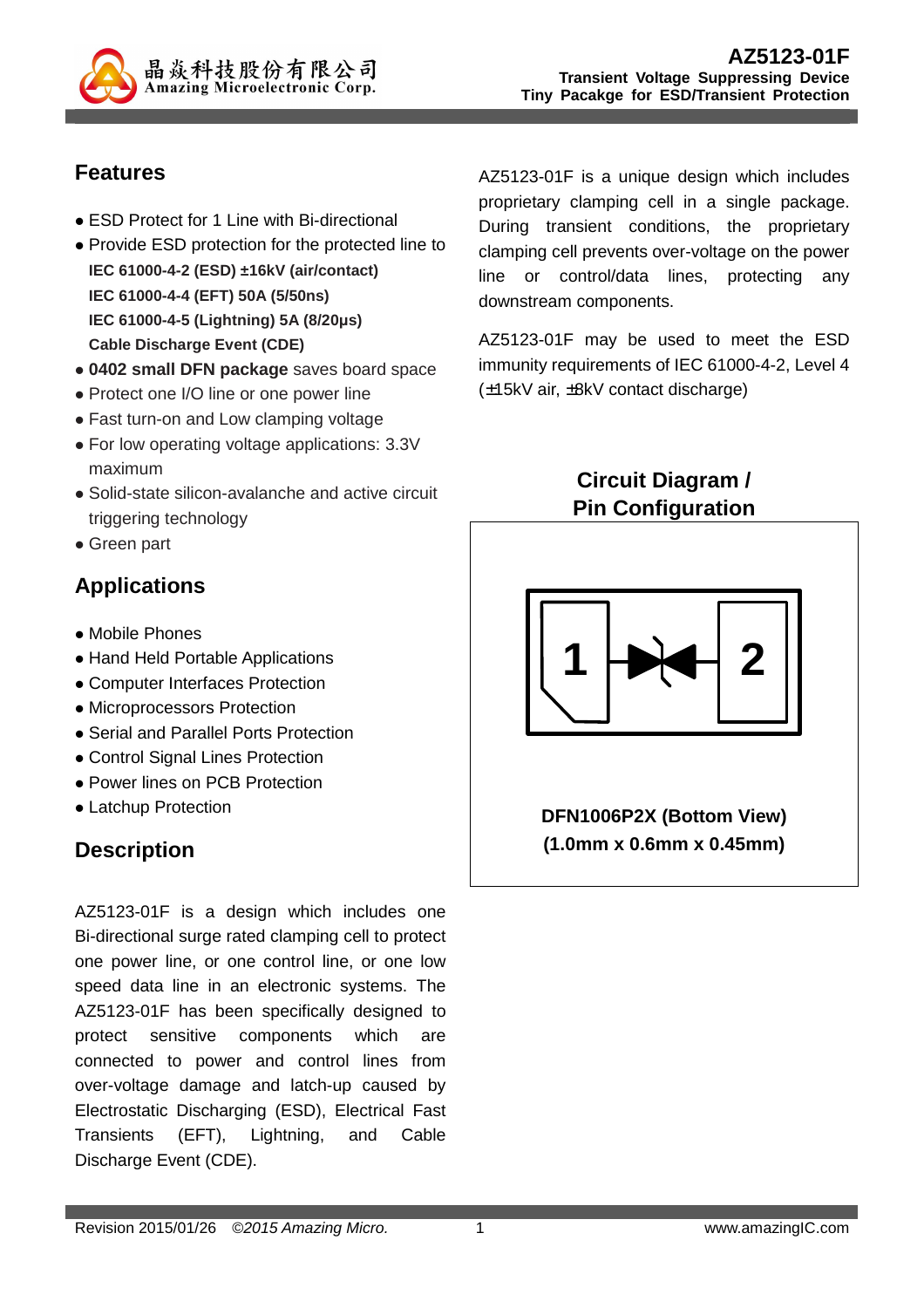

### **SPECIFICATIONS**

| <b>ABSOLUTE MAXIMUM RATINGS</b>   |                             |                 |              |  |
|-----------------------------------|-----------------------------|-----------------|--------------|--|
| <b>PARAMETER</b>                  | <b>SYMBOL</b>               | <b>RATING</b>   | <b>UNITS</b> |  |
| Peak Pulse Current (tp =8/20us)   | I <sub>PP</sub>             | 5               | A            |  |
| <b>Operating Supply Voltage</b>   | $V_{DC}$                    | ±3.6            |              |  |
| ESD per IEC 61000-4-2 (Air)       | V <sub>ESD</sub>            | ±16             | kV           |  |
| ESD per IEC 61000-4-2 (Contact)   |                             | ±16             |              |  |
| <b>Lead Soldering Temperature</b> | $\mathsf{T}_{\mathsf{SOL}}$ | 260 (10 sec.)   | $\mathrm{C}$ |  |
| <b>Operating Temperature</b>      | $T_{OP}$                    | $-55$ to $+85$  | $\mathrm{C}$ |  |
| Storage Temperature               | $\mathsf{T}_{\text{STO}}$   | $-55$ to $+150$ | $\mathrm{C}$ |  |

| <b>ELECTRICAL CHARACTERISTICS</b> |                        |                                                   |             |                |            |              |
|-----------------------------------|------------------------|---------------------------------------------------|-------------|----------------|------------|--------------|
| <b>PARAMETER</b>                  | <b>SYMBOL</b>          | <b>CONDITIONS</b>                                 | <b>MINI</b> | <b>TYP</b>     | <b>MAX</b> | <b>UNITS</b> |
| Stand-Off Voltage                 | <b>V<sub>RWM</sub></b> | $T=25^{\circ}C$ .                                 | $-3.3$      |                | 3.3        | $\vee$       |
| Leakage Current                   | $I_{\text{L}eak}$      | $V_{\text{RWM}} = \pm 3.3 V, T = 25 \,^{\circ}C.$ |             |                | 1.0        | μA           |
| <b>Breakdown</b><br>Voltage       | $V_{BV}$               | $I_{BV}$ = 1 mA, T=25 °C.                         | 4           |                | 6.5        | $\vee$       |
| <b>Surge Clamping</b><br>Voltage  | $V_{\text{surge\_CL}}$ | $I_{PP}$ =5A, tp=8/20 $\mu$ s, T=25 °C.           |             | 6.5            | 8          | $\vee$       |
| <b>ESD Clamping</b><br>Voltage    | $V_{ESD\_CL}$          | IEC 61000-4-2 +6kV, T=25 °C, Contact<br>mode.     |             | $\overline{7}$ |            | $\vee$       |
| Channel Input<br>Capacitance      | $C_{\text{IN}}$        | $V_R = 0V$ , f = 1MHz, T=25 °C.                   |             | 13.5           | 16.5       | pF           |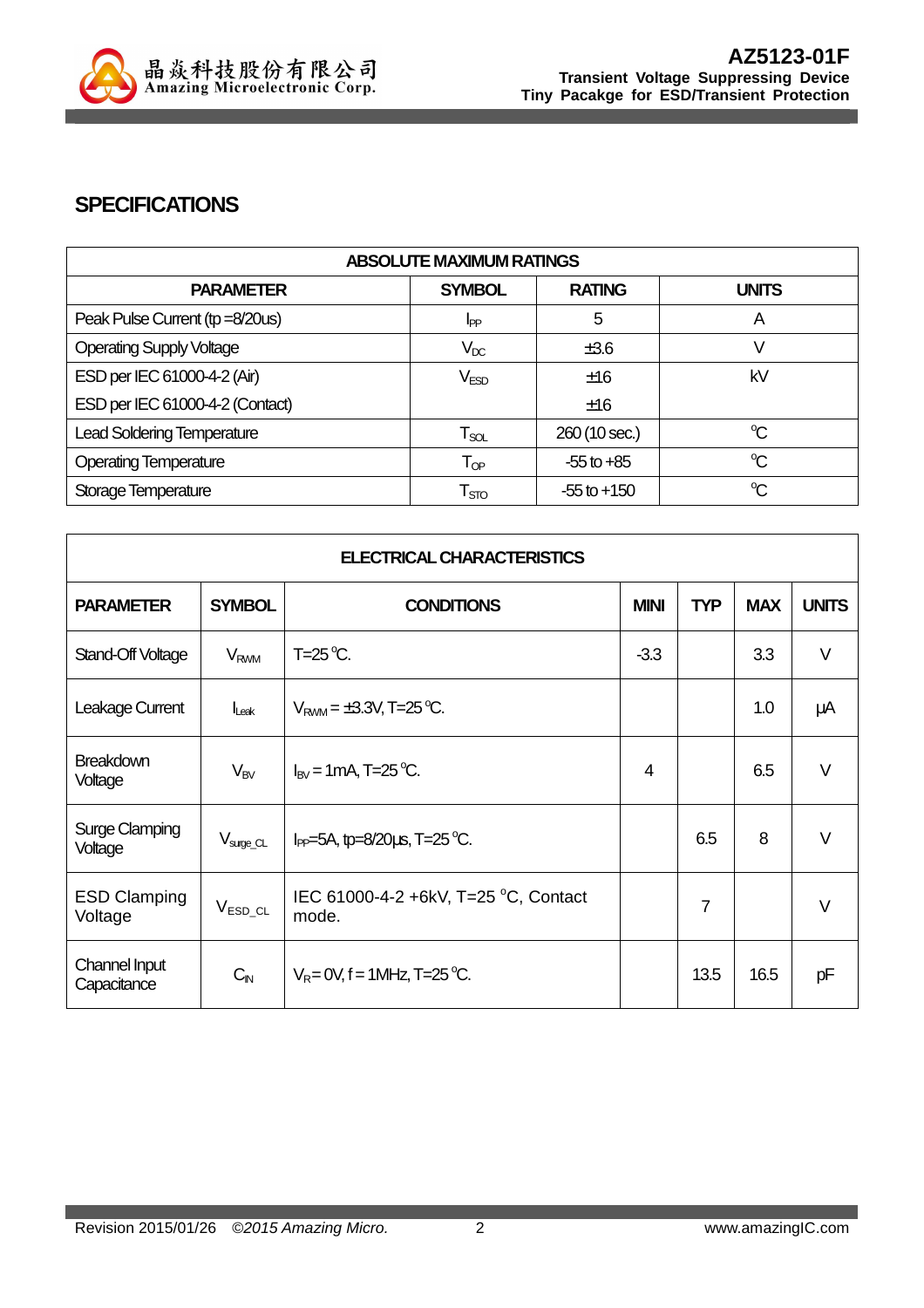

## **Typical Characteristics**

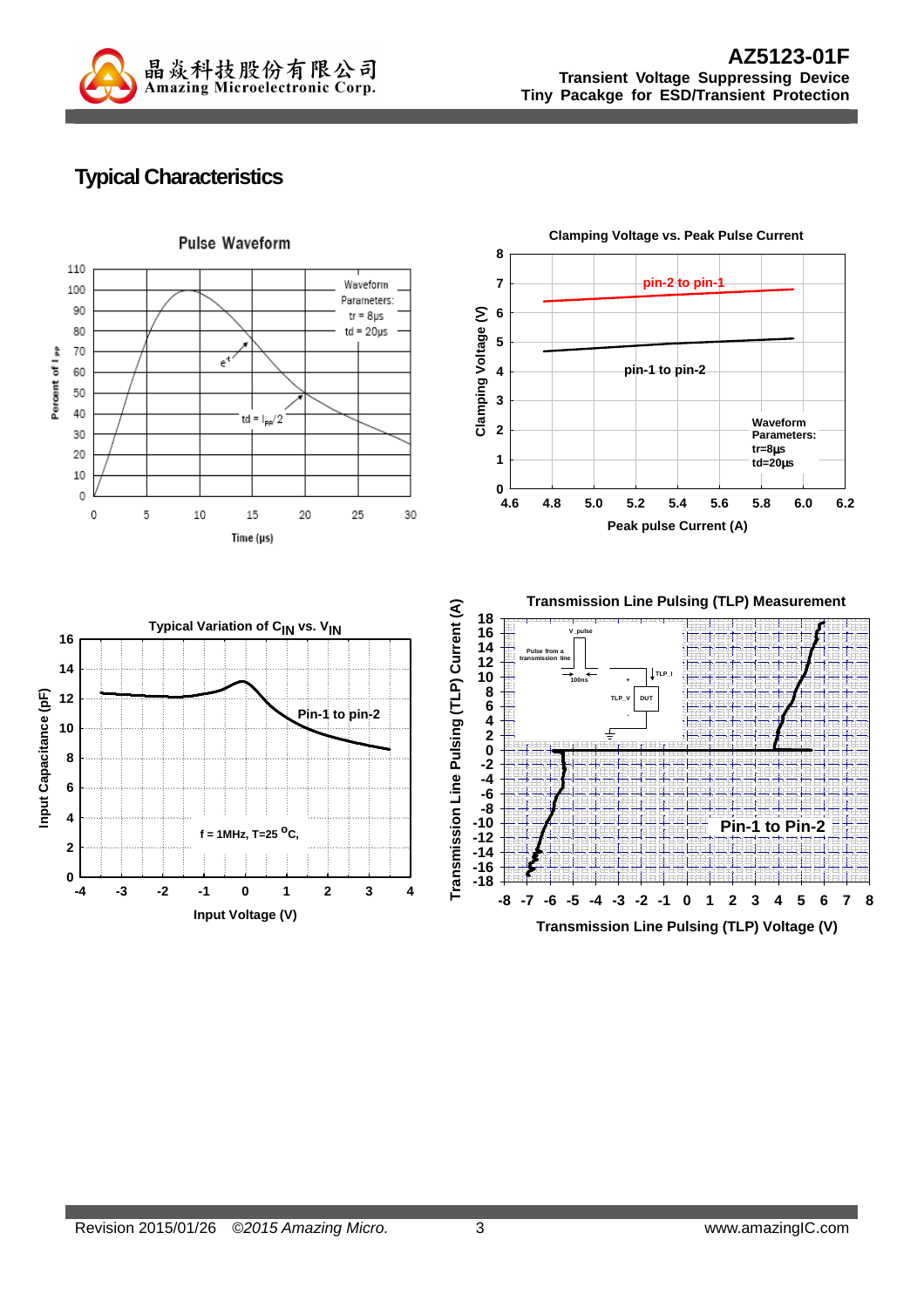

### **Applications Information**

The AZ5123-01F is designed to protect one line against System ESD/EFT/Lightning pulses by clamping it to an acceptable reference. It provides bi-directional protection.

The usage of the AZ5123-01F is shown in Fig. 1. Protected line, such as data line, control line, or power line, is connected at pin 1. The pin 2 is connected to a ground plane on the board. In order to minimize parasitic inductance in the board traces, all path lengths connected to the pins of AZ5123-01F should be kept as short as possible.

In order to obtain enough suppression of ESD induced transient, good circuit board is critical. Thus, the following guidelines are recommended:

- Minimize the path length between the protected lines and the AZ5123-01F.
- Place the AZ5123-01F near the input terminals or connectors to restrict transient coupling.
- The ESD current return path to ground should be kept as short as possible.
- Use ground planes whenever possible.
- NEVER route critical signals near board edges and near the lines which the ESD transient easily injects to.



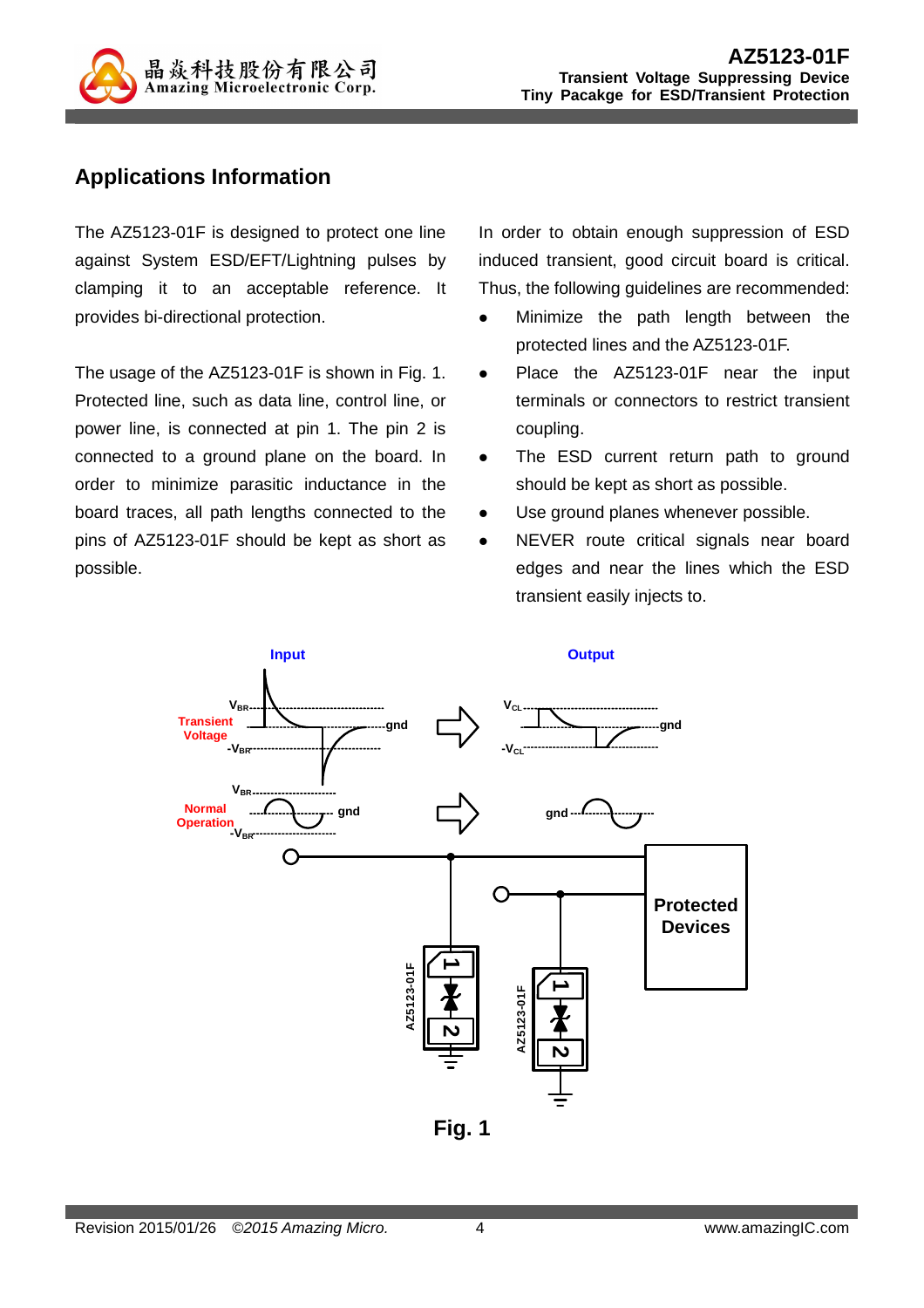

Fig. 2 shows another simplified example of using AZ5123-01F to protect the control line, low speed

data line, and power line from ESD transient stress.



**Fig. 2**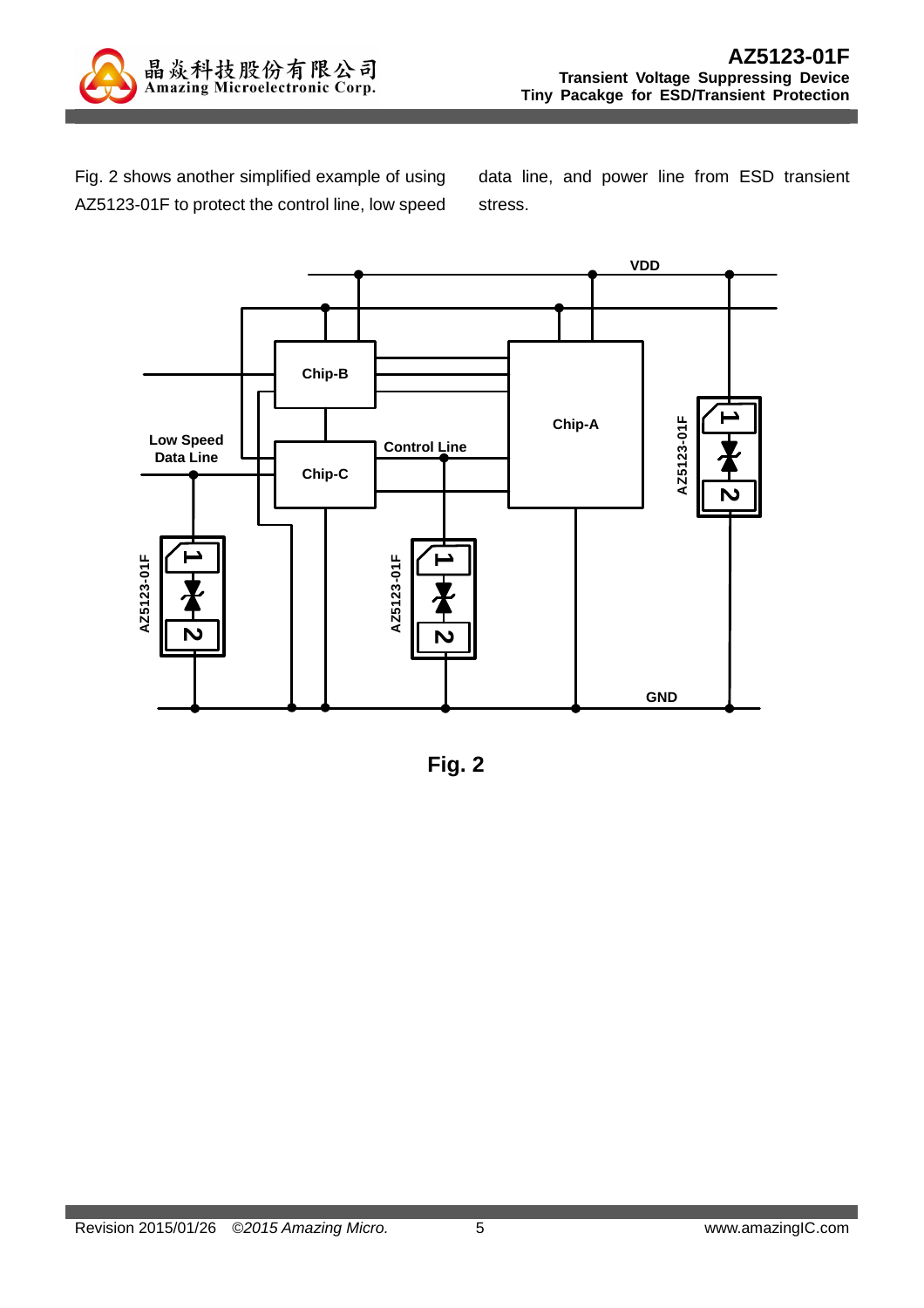

### **Mechanical Details**





| <b>Symbol</b> |      | <b>Millimeters</b> | <b>Inches</b> |       |  |
|---------------|------|--------------------|---------------|-------|--|
|               | min  | max                | min           | max   |  |
| A             | 0.95 | 1.05               | 0.037         | 0.041 |  |
| в             | 0.55 | 0.65               | 0.022         | 0.026 |  |
| C             | 0.41 | 0.50               | 0.016         | 0.020 |  |
| D             | 0.45 |                    | 0.018         |       |  |
| E             | 0.20 | 0.30               | 0.008         | 0.012 |  |
| F             | 0.45 | 0.55               | 0.018         | 0.022 |  |



#### **(Unit: mm)**

This LAND LAYOUT is for reference purposes only. Please consult your manufacturing partners to ensure your company's PCB design guidelines are met.

## **MARKING CODE**

Notes:



**Top View** 

| <b>Part Number</b>         | <b>Marking Code</b> |
|----------------------------|---------------------|
| AZ5123-01F<br>(Green part) |                     |

Note. Green means Pb-free, RoHS, and Halogen free compliant.